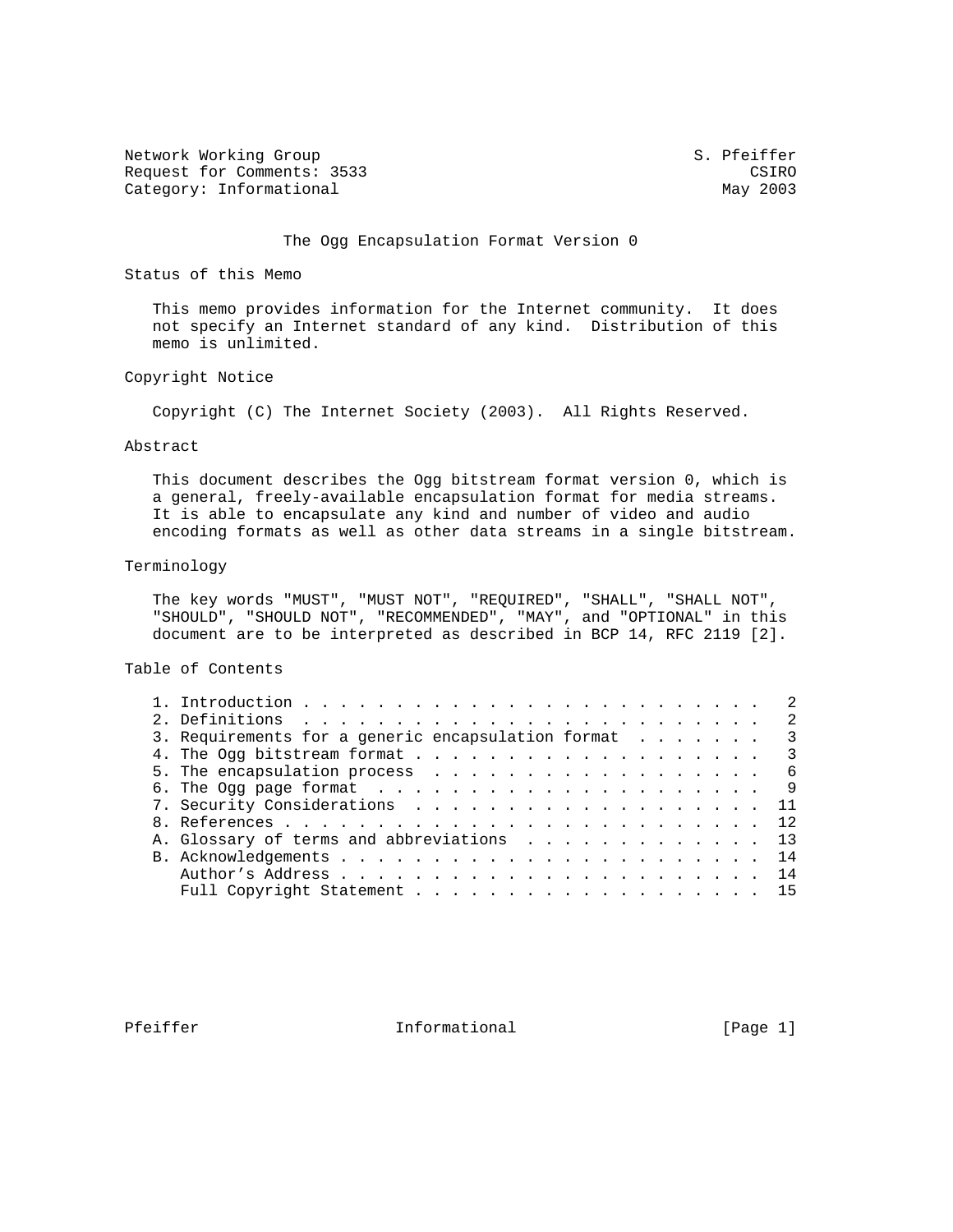## 1. Introduction

 The Ogg bitstream format has been developed as a part of a larger project aimed at creating a set of components for the coding and decoding of multimedia content (codecs) which are to be freely available and freely re-implementable, both in software and in hardware for the computing community at large, including the Internet community. It is the intention of the Ogg developers represented by Xiph.Org that it be usable without intellectual property concerns.

 This document describes the Ogg bitstream format and how to use it to encapsulate one or several media bitstreams created by one or several encoders. The Ogg transport bitstream is designed to provide framing, error protection and seeking structure for higher-level codec streams that consist of raw, unencapsulated data packets, such as the Vorbis audio codec or the upcoming Tarkin and Theora video codecs. It is capable of interleaving different binary media and other time-continuous data streams that are prepared by an encoder as a sequence of data packets. Ogg provides enough information to properly separate data back into such encoder created data packets at the original packet boundaries without relying on decoding to find packet boundaries.

 Please note that the MIME type application/ogg has been registered with the IANA [1].

2. Definitions

 For describing the Ogg encapsulation process, a set of terms will be used whose meaning needs to be well understood. Therefore, some of the most fundamental terms are defined now before we start with the description of the requirements for a generic media stream encapsulation format, the process of encapsulation, and the concrete format of the Ogg bitstream. See the Appendix for a more complete glossary.

 The result of an Ogg encapsulation is called the "Physical (Ogg) Bitstream". It encapsulates one or several encoder-created bitstreams, which are called "Logical Bitstreams". A logical bitstream, provided to the Ogg encapsulation process, has a structure, i.e., it is split up into a sequence of so-called "Packets". The packets are created by the encoder of that logical bitstream and represent meaningful entities for that encoder only (e.g., an uncompressed stream may use video frames as packets). They do not contain boundary information - strung together they appear to be streams of random bytes with no landmarks.

Pfeiffer The Informational The Informational (Page 2)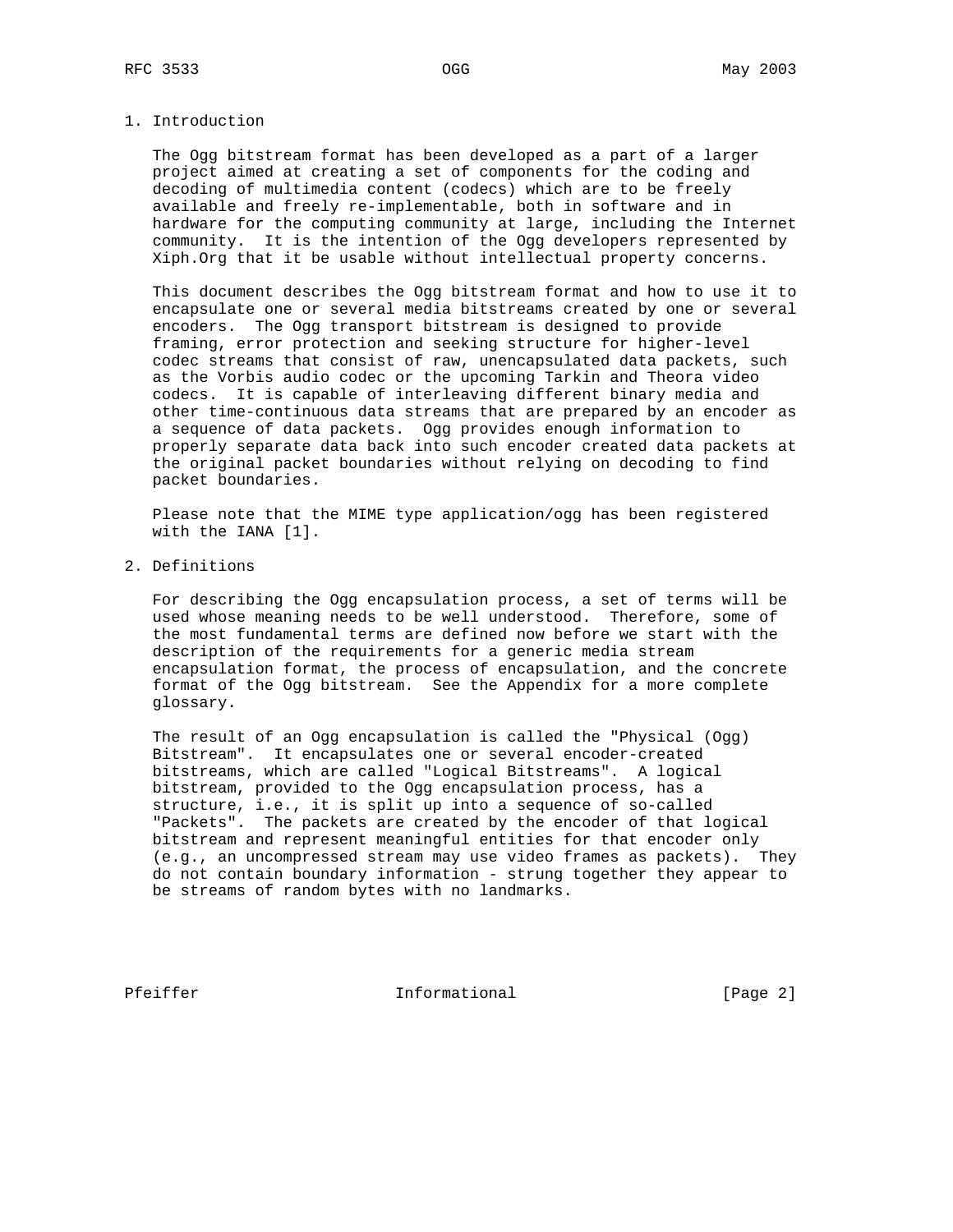Please note that the term "packet" is not used in this document to signify entities for transport over a network.

3. Requirements for a generic encapsulation format

 The design idea behind Ogg was to provide a generic, linear media transport format to enable both file-based storage and stream-based transmission of one or several interleaved media streams independent of the encoding format of the media data. Such an encapsulation format needs to provide:

- o framing for logical bitstreams.
- o interleaving of different logical bitstreams.
- o detection of corruption.
- o recapture after a parsing error.
- o position landmarks for direct random access of arbitrary positions in the bitstream.
- o streaming capability (i.e., no seeking is needed to build a 100% complete bitstream).
- o small overhead (i.e., use no more than approximately 1-2% of bitstream bandwidth for packet boundary marking, high-level framing, sync and seeking).
- o simplicity to enable fast parsing.
- o simple concatenation mechanism of several physical bitstreams.

 All of these design considerations have been taken into consideration for Ogg. Ogg supports framing and interleaving of logical bitstreams, seeking landmarks, detection of corruption, and stream resynchronisation after a parsing error with no more than approximately 1-2% overhead. It is a generic framework to perform encapsulation of time-continuous bitstreams. It does not know any specifics about the codec data that it encapsulates and is thus independent of any media codec.

4. The Ogg bitstream format

 A physical Ogg bitstream consists of multiple logical bitstreams interleaved in so-called "Pages". Whole pages are taken in order from multiple logical bitstreams multiplexed at the page level. The logical bitstreams are identified by a unique serial number in the

Pfeiffer The Informational The Informational [Page 3]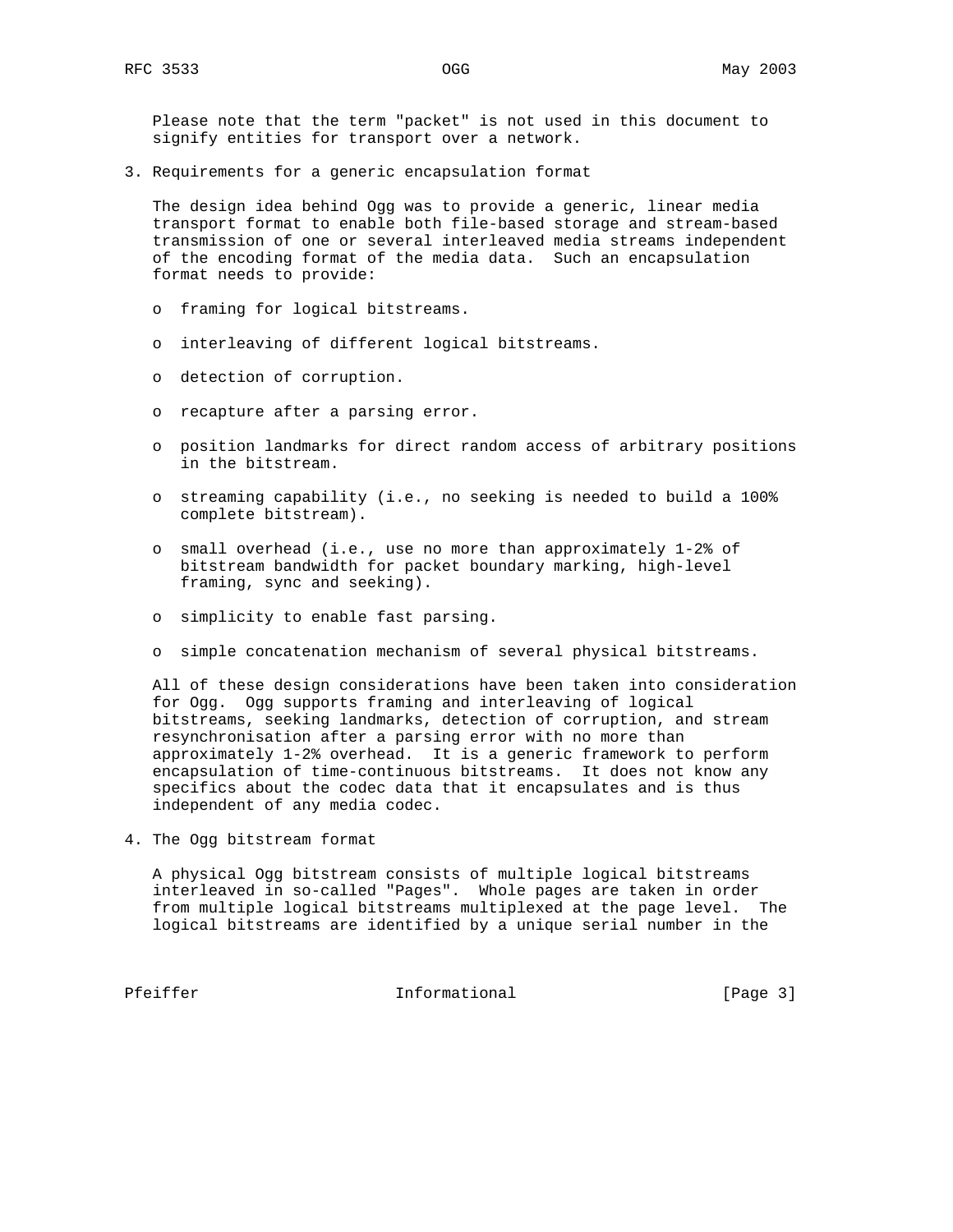header of each page of the physical bitstream. This unique serial number is created randomly and does not have any connection to the content or encoder of the logical bitstream it represents. Pages of all logical bitstreams are concurrently interleaved, but they need not be in a regular order - they are only required to be consecutive within the logical bitstream. Ogg demultiplexing reconstructs the original logical bitstreams from the physical bitstream by taking the pages in order from the physical bitstream and redirecting them into the appropriate logical decoding entity.

 Each Ogg page contains only one type of data as it belongs to one logical bitstream only. Pages are of variable size and have a page header containing encapsulation and error recovery information. Each logical bitstream in a physical Ogg bitstream starts with a special start page (bos=beginning of stream) and ends with a special page (eos=end of stream).

 The bos page contains information to uniquely identify the codec type and MAY contain information to set up the decoding process. The bos page SHOULD also contain information about the encoded media - for example, for audio, it should contain the sample rate and number of channels. By convention, the first bytes of the bos page contain magic data that uniquely identifies the required codec. It is the responsibility of anyone fielding a new codec to make sure it is possible to reliably distinguish his/her codec from all other codecs in use. There is no fixed way to detect the end of the codec identifying marker. The format of the bos page is dependent on the codec and therefore MUST be given in the encapsulation specification of that logical bitstream type. Ogg also allows but does not require secondary header packets after the bos page for logical bitstreams and these must also precede any data packets in any logical bitstream. These subsequent header packets are framed into an integral number of pages, which will not contain any data packets. So, a physical bitstream begins with the bos pages of all logical bitstreams containing one initial header packet per page, followed by the subsidiary header packets of all streams, followed by pages containing data packets.

 The encapsulation specification for one or more logical bitstreams is called a "media mapping". An example for a media mapping is "Ogg Vorbis", which uses the Ogg framework to encapsulate Vorbis-encoded audio data for stream-based storage (such as files) and transport (such as TCP streams or pipes). Ogg Vorbis provides the name and revision of the Vorbis codec, the audio rate and the audio quality on the Ogg Vorbis bos page. It also uses two additional header pages per logical bitstream. The Ogg Vorbis bos page starts with the byte 0x01, followed by "vorbis" (a total of 7 bytes of identifier).

Pfeiffer **Informational** [Page 4]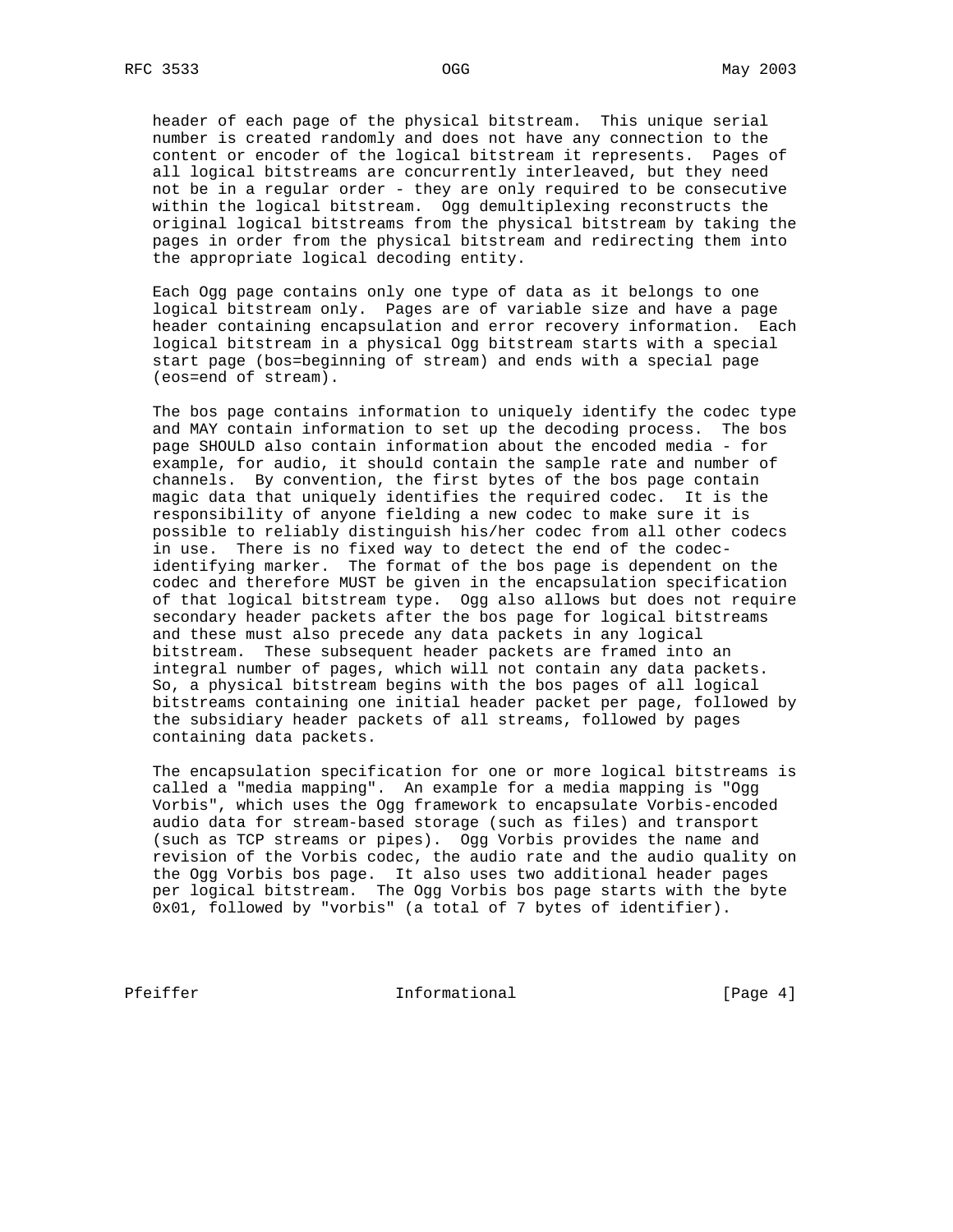Ogg knows two types of multiplexing: concurrent multiplexing (so called "Grouping") and sequential multiplexing (so-called "Chaining"). Grouping defines how to interleave several logical bitstreams page-wise in the same physical bitstream. Grouping is for example needed for interleaving a video stream with several synchronised audio tracks using different codecs in different logical bitstreams. Chaining on the other hand, is defined to provide a simple mechanism to concatenate physical Ogg bitstreams, as is often needed for streaming applications.

 In grouping, all bos pages of all logical bitstreams MUST appear together at the beginning of the Ogg bitstream. The media mapping specifies the order of the initial pages. For example, the grouping of a specific Ogg video and Ogg audio bitstream may specify that the physical bitstream MUST begin with the bos page of the logical video bitstream, followed by the bos page of the audio bitstream. Unlike bos pages, eos pages for the logical bitstreams need not all occur contiguously. Eos pages may be 'nil' pages, that is, pages containing no content but simply a page header with position information and the eos flag set in the page header. Each grouped logical bitstream MUST have a unique serial number within the scope of the physical bitstream.

 In chaining, complete logical bitstreams are concatenated. The bitstreams do not overlap, i.e., the eos page of a given logical bitstream is immediately followed by the bos page of the next. Each chained logical bitstream MUST have a unique serial number within the scope of the physical bitstream.

 It is possible to consecutively chain groups of concurrently multiplexed bitstreams. The groups, when unchained, MUST stand on their own as a valid concurrently multiplexed bitstream. The following diagram shows a schematic example of such a physical bitstream that obeys all the rules of both grouped and chained multiplexed bitstreams.

 physical bitstream with pages of different logical bitstreams grouped and chained ------------------------------------------------------------- |\*A\*|\*B\*|\*C\*|A|A|C|B|A|B|#A#|C|...|B|C|#B#|#C#|\*D\*|D|...|#D#| ------------------------------------------------------------ bos bos bos eos eos eos bos eos

 In this example, there are two chained physical bitstreams, the first of which is a grouped stream of three logical bitstreams A, B, and C. The second physical bitstream is chained after the end of the grouped bitstream, which ends after the last eos page of all its grouped logical bitstreams. As can be seen, grouped bitstreams begin

Pfeiffer The Informational The Informational (Page 5)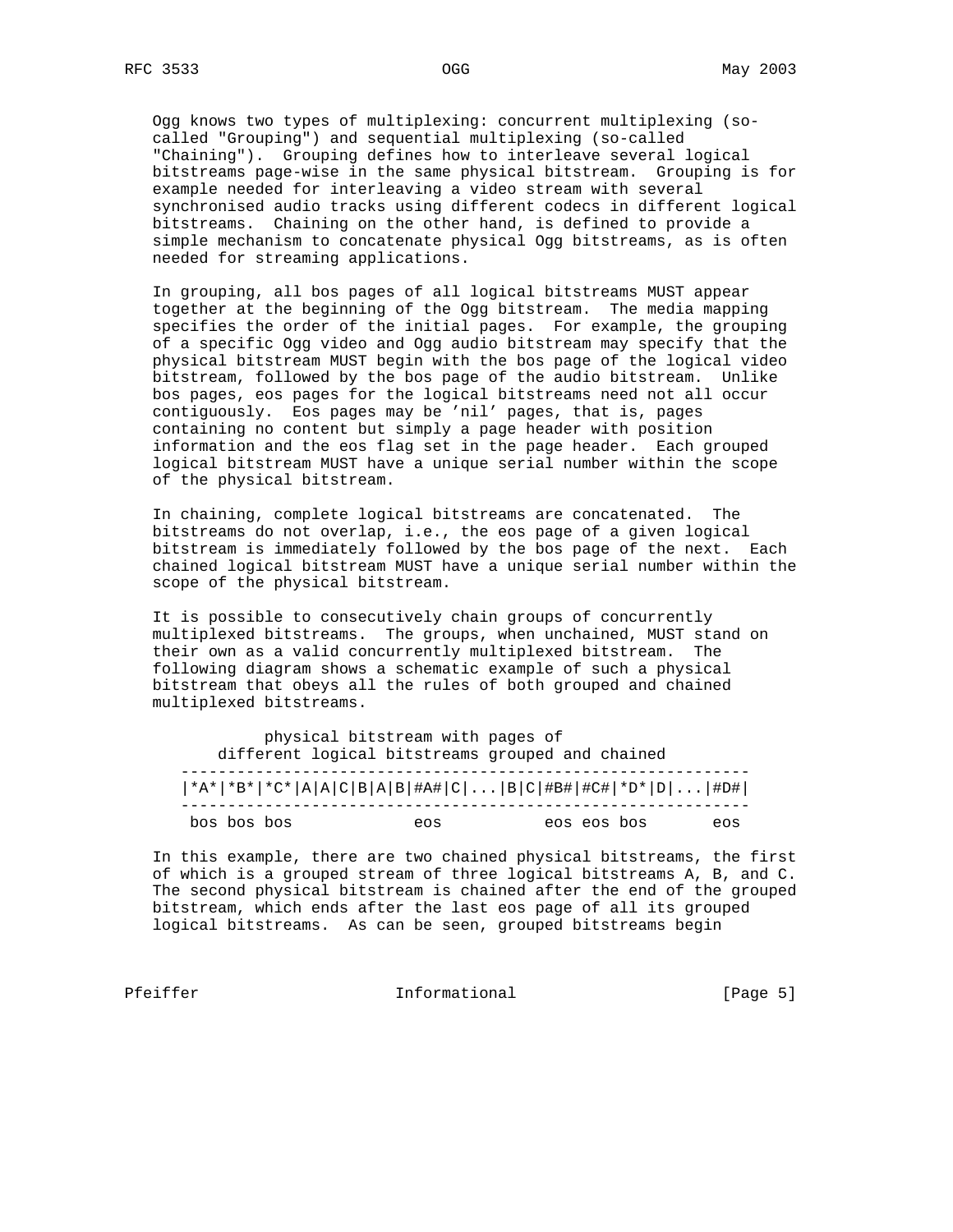together - all of the bos pages MUST appear before any data pages. It can also be seen that pages of concurrently multiplexed bitstreams need not conform to a regular order. And it can be seen that a grouped bitstream can end long before the other bitstreams in the group end.

 Ogg does not know any specifics about the codec data except that each logical bitstream belongs to a different codec, the data from the codec comes in order and has position markers (so-called "Granule positions"). Ogg does not have a concept of 'time': it only knows about sequentially increasing, unitless position markers. An application can only get temporal information through higher layers which have access to the codec APIs to assign and convert granule positions or time.

 A specific definition of a media mapping using Ogg may put further constraints on its specific use of the Ogg bitstream format. For example, a specific media mapping may require that all the eos pages for all grouped bitstreams need to appear in direct sequence. An example for a media mapping is the specification of "Ogg Vorbis". Another example is the upcoming "Ogg Theora" specification which encapsulates Theora-encoded video data and usually comes multiplexed with a Vorbis stream for an Ogg containing synchronised audio and video. As Ogg does not specify temporal relationships between the encapsulated concurrently multiplexed bitstreams, the temporal synchronisation between the audio and video stream will be specified in this media mapping. To enable streaming, pages from various logical bitstreams will typically be interleaved in chronological order.

5. The encapsulation process

 The process of multiplexing different logical bitstreams happens at the level of pages as described above. The bitstreams provided by encoders are however handed over to Ogg as so-called "Packets" with packet boundaries dependent on the encoding format. The process of encapsulating packets into pages will be described now.

 From Ogg's perspective, packets can be of any arbitrary size. A specific media mapping will define how to group or break up packets from a specific media encoder. As Ogg pages have a maximum size of about 64 kBytes, sometimes a packet has to be distributed over several pages. To simplify that process, Ogg divides each packet into 255 byte long chunks plus a final shorter chunk. These chunks are called "Ogg Segments". They are only a logical construct and do not have a header for themselves.

Pfeiffer The Informational The Informational [Page 6]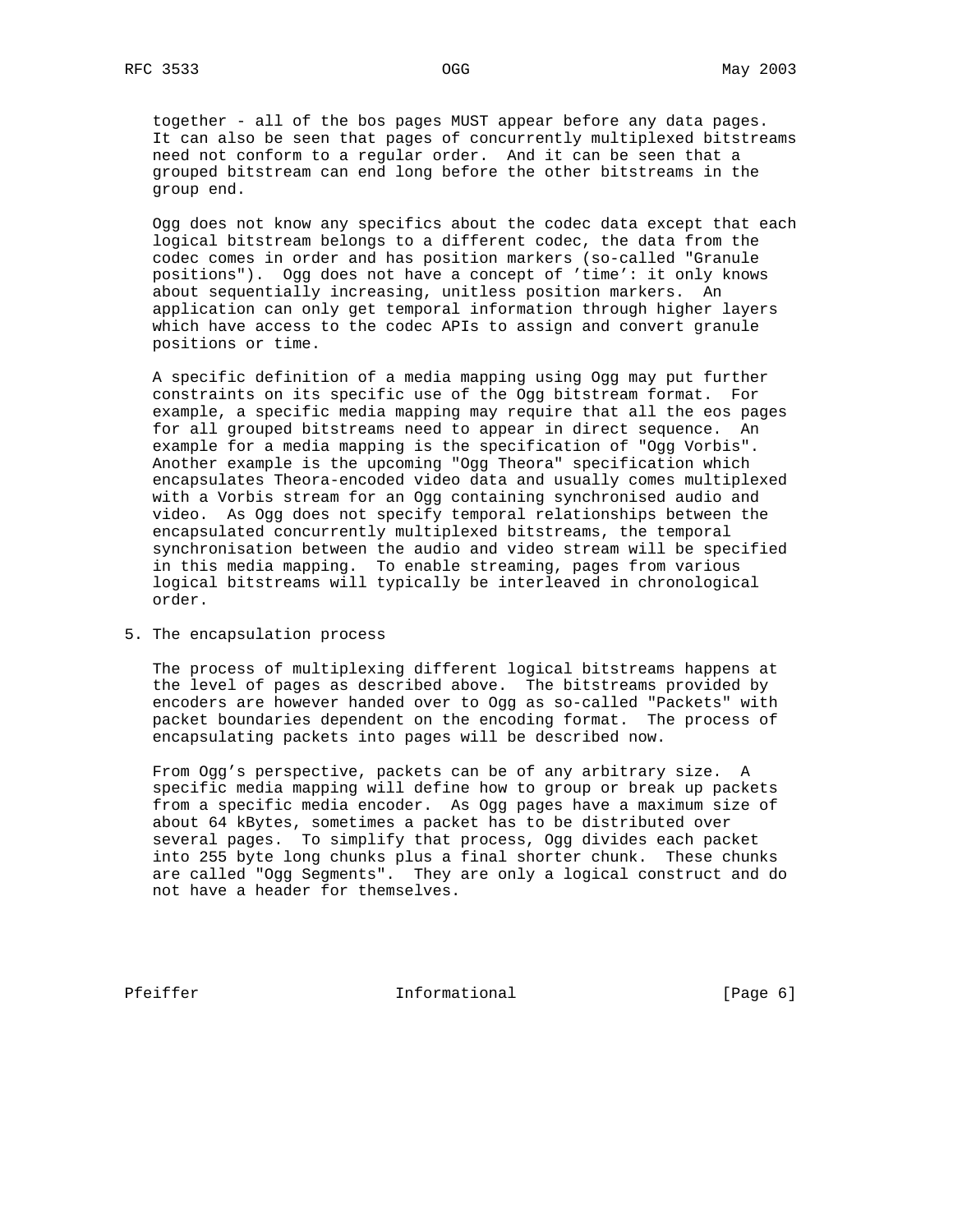A group of contiguous segments is wrapped into a variable length page preceded by a header. A segment table in the page header tells about the "Lacing values" (sizes) of the segments included in the page. A flag in the page header tells whether a page contains a packet continued from a previous page. Note that a lacing value of 255 implies that a second lacing value follows in the packet, and a value of less than 255 marks the end of the packet after that many additional bytes. A packet of 255 bytes (or a multiple of 255 bytes) is terminated by a lacing value of 0. Note also that a 'nil' (zero length) packet is not an error; it consists of nothing more than a lacing value of zero in the header.

 The encoding is optimized for speed and the expected case of the majority of packets being between 50 and 200 bytes large. This is a design justification rather than a recommendation. This encoding both avoids imposing a maximum packet size as well as imposing minimum overhead on small packets. In contrast, e.g., simply using two bytes at the head of every packet and having a max packet size of 32 kBytes would always penalize small packets (< 255 bytes, the typical case) with twice the segmentation overhead. Using the lacing values as suggested, small packets see the minimum possible byte aligned overhead (1 byte) and large packets (>512 bytes) see a fairly constant ˜0.5% overhead on encoding space.

Pfeiffer The Informational The Informational [Page 7]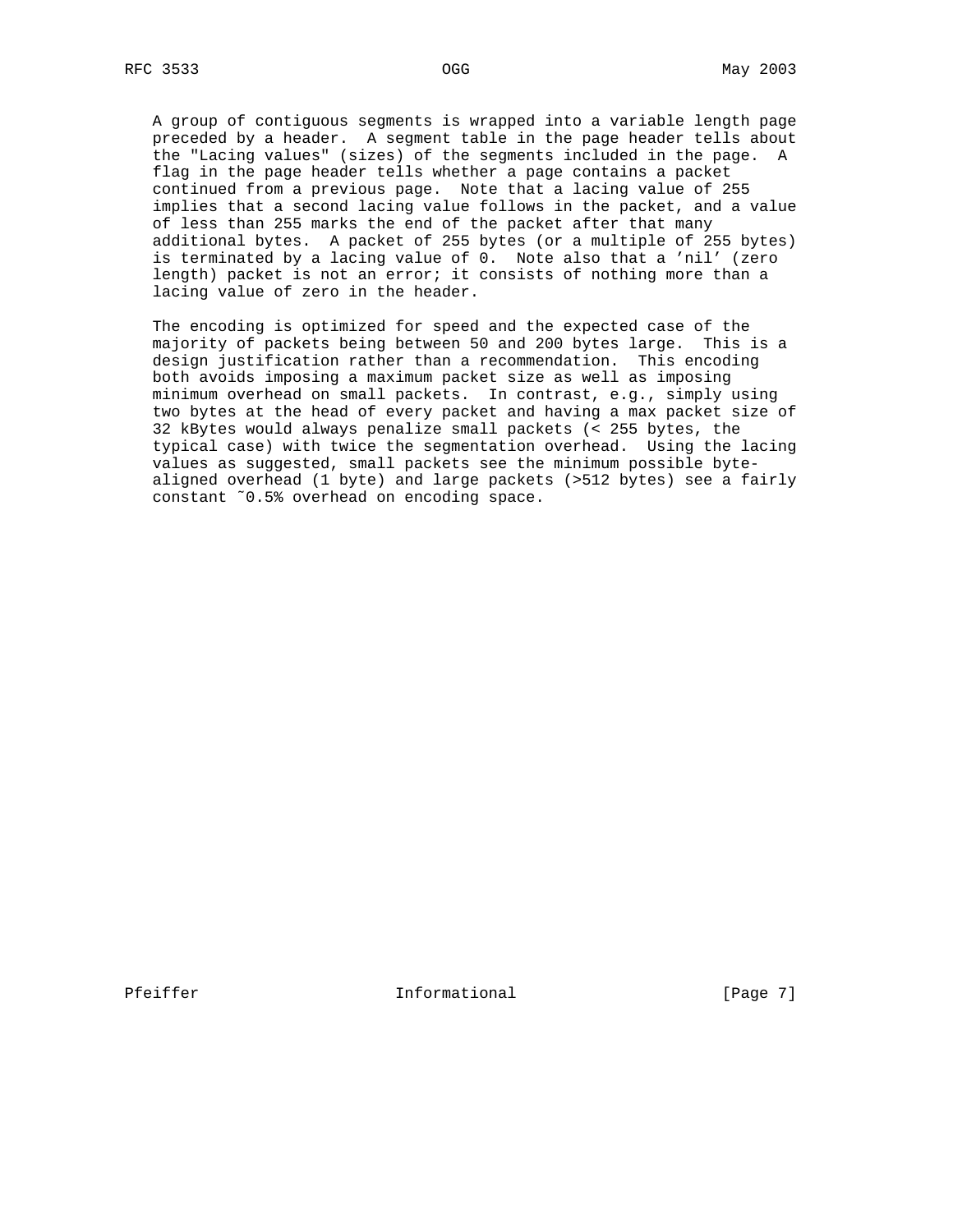The following diagram shows a schematic example of a media mapping using Ogg and grouped logical bitstreams: logical bitstream with packet boundaries ----------------------------------------------------------------- > | packet\_1 | packet\_2 | packet\_3 | < ----------------------------------------------------------------- |segmentation (logically only) v packet\_1 (5 segments) packet\_2 (4 segs) p\_3 (2 segs) ------------------------------ -------------------- ------------  $\ldots$  |seg\_1|seg\_2|seg\_3|seg\_4|s\_5 | |seg\_1|seg\_2|seg\_3|| |seg\_1|s\_2 |  $\ldots$  ------------------------------ -------------------- ------------ | page encapsulation v page\_1 (packet\_1 data) page\_2 (pket\_1 data) page\_3 (packet\_2 data) ------------------------ ---------------- ------------------------ |H|------------------- | |H|----------- | |H|------------------- |  $|D|$ |seg\_1|seg\_2|seg\_3| | |D|seg\_4|s\_5 | | |D||seg\_1|seg\_2|seg\_3| | ... |R|------------------- | |R|----------- | |R|------------------- | ------------------------ ---------------- ------------------------ |  $_{\rm pages}$  of  $_{\rm}$  | other --------| | logical ------ bitstreams | MUX | ------- | v page\_1 page\_2 page\_3 ------ ------ ------- ----- ------- ... || | || | || | || | || | ... ------ ------ ------- ----- ------ physical Ogg bitstream

 In this example we take a snapshot of the encapsulation process of one logical bitstream. We can see part of that bitstream's subdivision into packets as provided by the codec. The Ogg encapsulation process chops up the packets into segments. The packets in this example are rather large such that packet\_1 is split into 5 segments - 4 segments with 255 bytes and a final smaller one. Packet\_2 is split into 4 segments - 3 segments with 255 bytes and a

Pfeiffer The Informational The Informational (Page 8)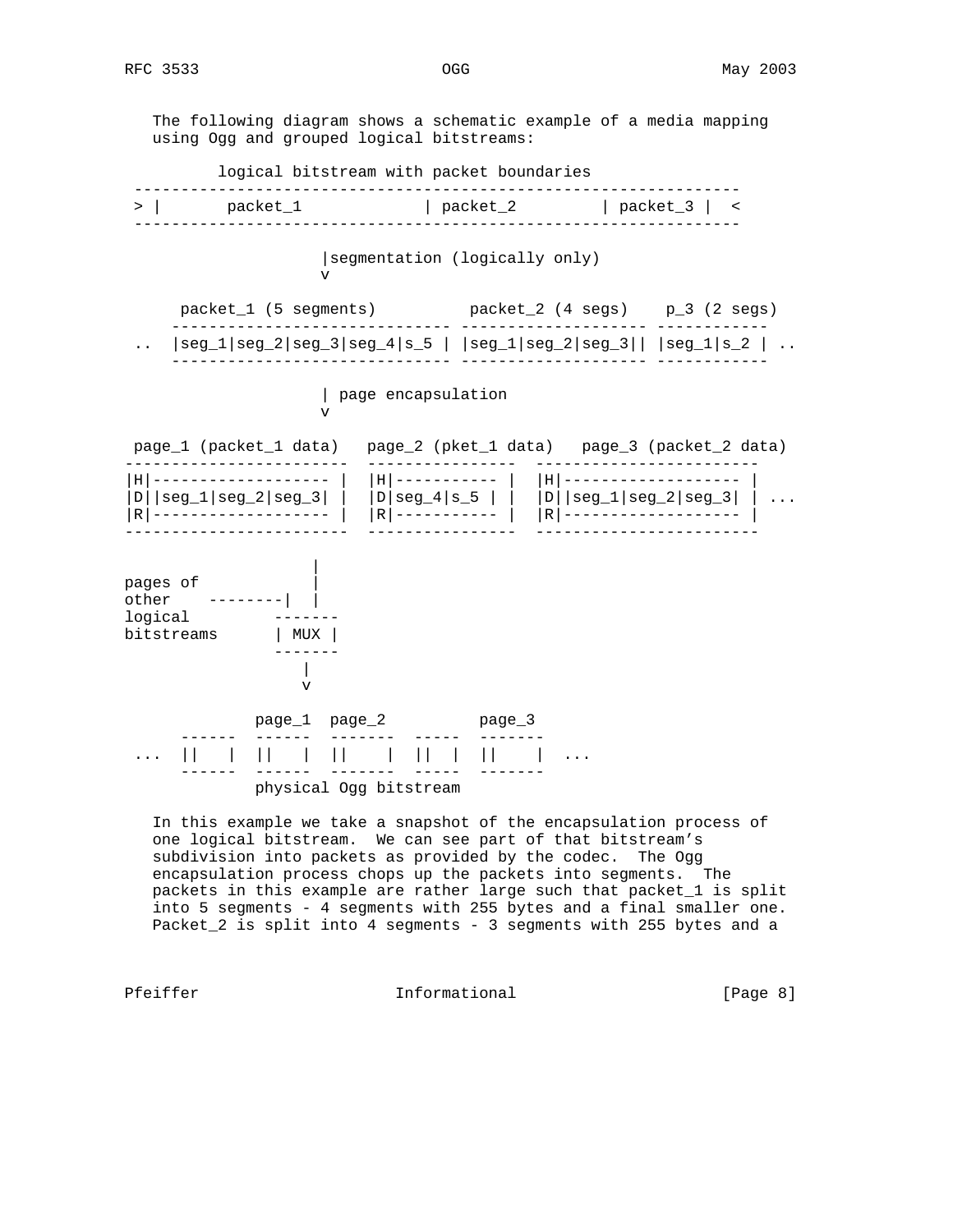6. The Ogg page format

 A physical Ogg bitstream consists of a sequence of concatenated pages. Pages are of variable size, usually 4-8 kB, maximum 65307 bytes. A page header contains all the information needed to demultiplex the logical bitstreams out of the physical bitstream and to perform basic error recovery and landmarks for seeking. Each page is a self-contained entity such that the page decode mechanism can recognize, verify, and handle single pages at a time without requiring the overall bitstream.

The Ogg page header has the following format:

| 1 2 3 4 5 6 7 8 9 0 1 2 3 4 5 6 7 8 9 0 1 2 3 4 5 6 7 8 9 0 1<br>$\mathbf 0$ |                                      | Byte      |
|------------------------------------------------------------------------------|--------------------------------------|-----------|
|                                                                              |                                      |           |
| capture_pattern: Magic number for page start "OggS"                          |                                      | $0 - 3$   |
|                                                                              |                                      |           |
| version                                                                      | header_type   granule_position       | $4 - 7$   |
|                                                                              |                                      |           |
|                                                                              |                                      | $8 - 11$  |
|                                                                              |                                      |           |
|                                                                              | bitstream_serial_number              | $12 - 15$ |
|                                                                              |                                      |           |
|                                                                              | page_sequence_number                 | $16 - 19$ |
|                                                                              | -+-+-+-+-+-+-+-+-+-+-+-+-+-          |           |
|                                                                              | CRC checksum                         | $20 - 23$ |
|                                                                              | -+-+-+-+-+-+-+-+-+<br>-+-+-+-+-+-+-+ |           |
|                                                                              | page_segments   segment_table        | $24 - 27$ |
|                                                                              |                                      |           |
|                                                                              |                                      | $28 -$    |
|                                                                              |                                      |           |

 The LSb (least significant bit) comes first in the Bytes. Fields with more than one byte length are encoded LSB (least significant byte) first.

Pfeiffer The Informational The Informational [Page 9]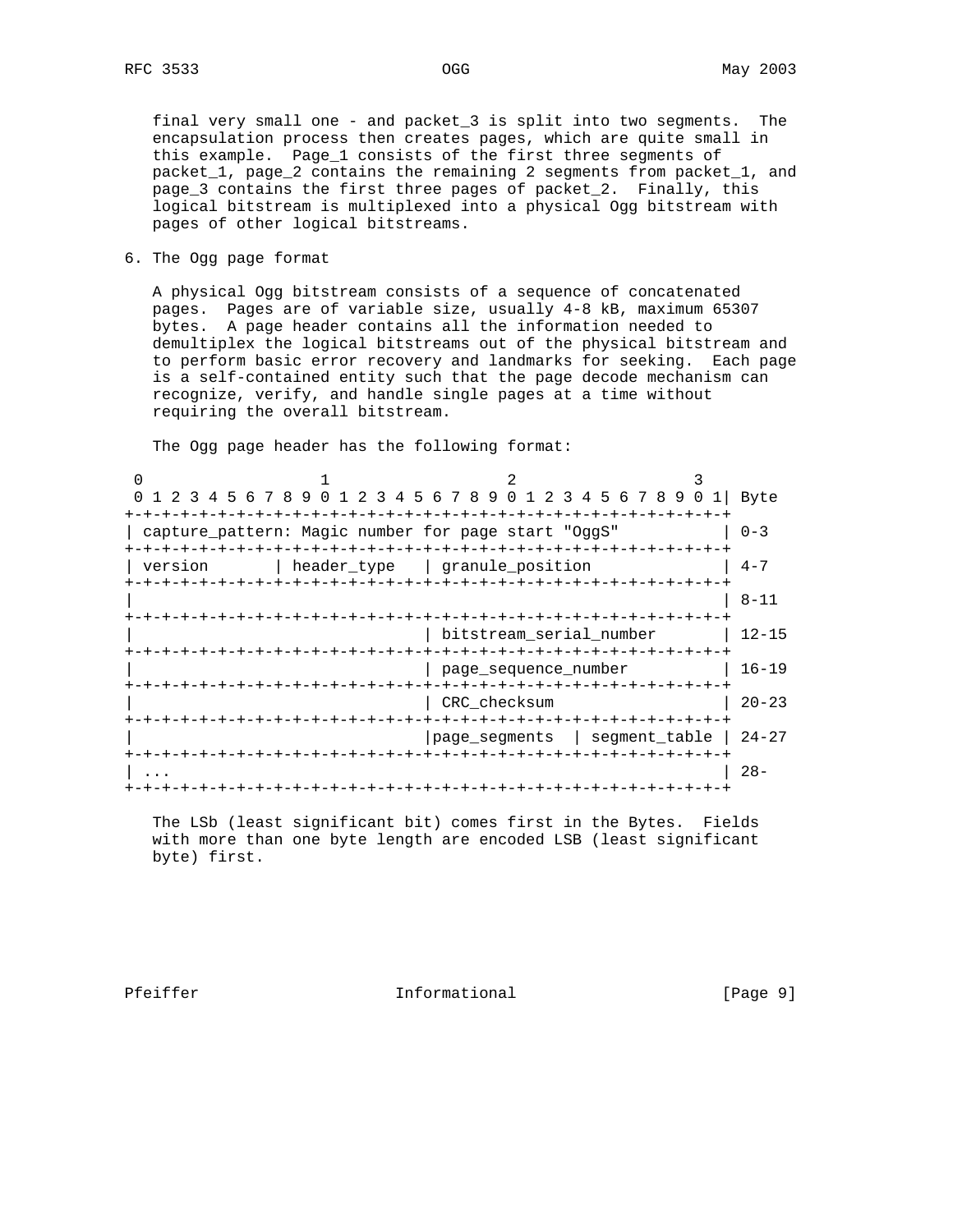The fields in the page header have the following meaning:

 1. capture\_pattern: a 4 Byte field that signifies the beginning of a page. It contains the magic numbers:

> $0x4f'0'$  0x67 'g' 0x67 'g' 0x53 'S'

 It helps a decoder to find the page boundaries and regain synchronisation after parsing a corrupted stream. Once the capture pattern is found, the decoder verifies page sync and integrity by computing and comparing the checksum.

- 2. stream\_structure\_version: 1 Byte signifying the version number of the Ogg file format used in this stream (this document specifies version 0).
- 3. header\_type\_flag: the bits in this 1 Byte field identify the specific type of this page.
	- \* bit 0x01

 set: page contains data of a packet continued from the previous page

unset: page contains a fresh packet

\* bit 0x02

set: this is the first page of a logical bitstream (bos)

unset: this page is not a first page

\* bit 0x04

set: this is the last page of a logical bitstream (eos)

unset: this page is not a last page

 4. granule\_position: an 8 Byte field containing position information. For example, for an audio stream, it MAY contain the total number of PCM samples encoded after including all frames finished on this page. For a video stream it MAY contain the total number of video

Pfeiffer **Informational** [Page 10]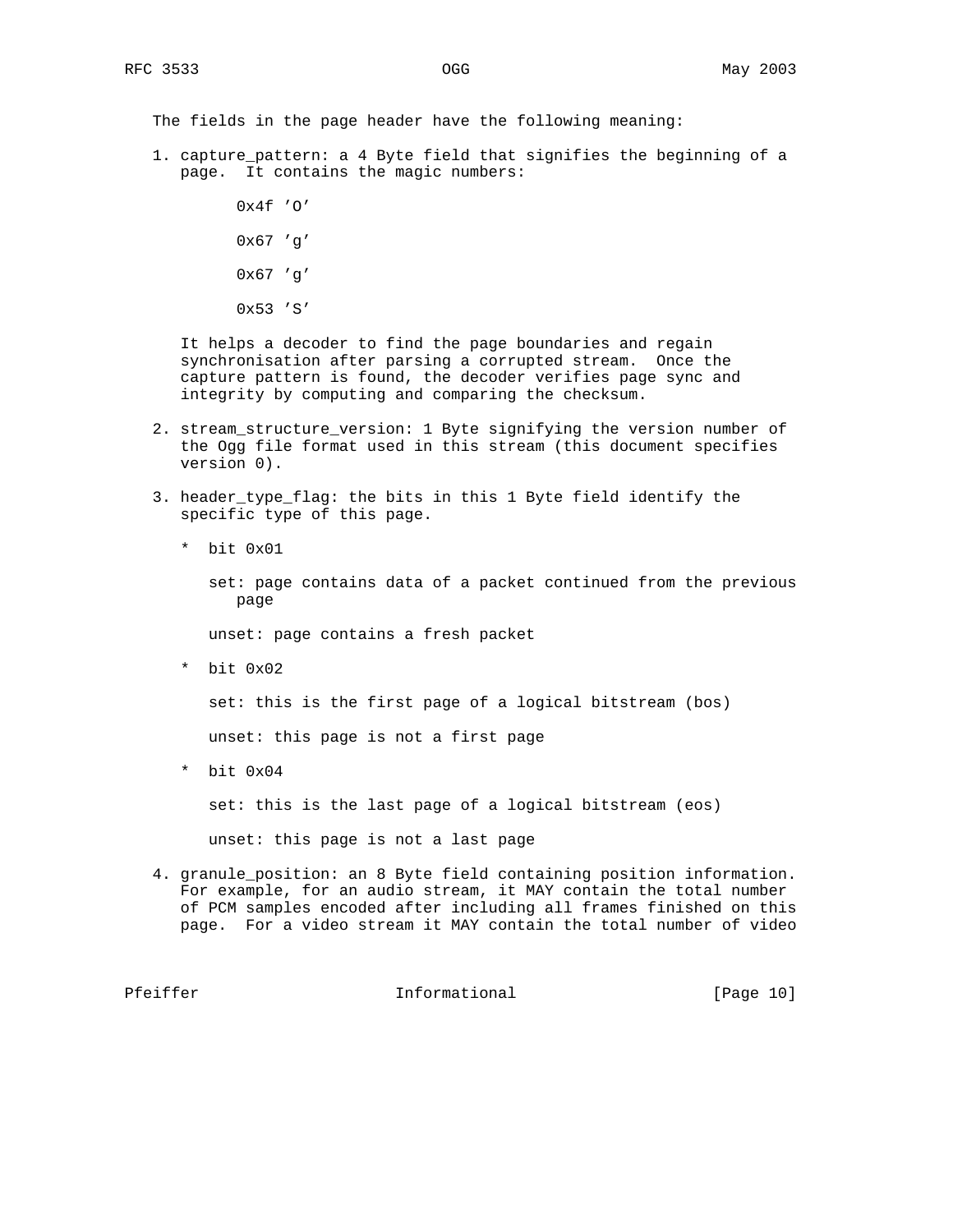frames encoded after this page. This is a hint for the decoder and gives it some timing and position information. Its meaning is dependent on the codec for that logical bitstream and specified in a specific media mapping. A special value of -1 (in two's complement) indicates that no packets finish on this page.

- 5. bitstream\_serial\_number: a 4 Byte field containing the unique serial number by which the logical bitstream is identified.
- 6. page\_sequence\_number: a 4 Byte field containing the sequence number of the page so the decoder can identify page loss. This sequence number is increasing on each logical bitstream separately.
- 7. CRC\_checksum: a 4 Byte field containing a 32 bit CRC checksum of the page (including header with zero CRC field and page content). The generator polynomial is 0x04c11db7.
- 8. number\_page\_segments: 1 Byte giving the number of segment entries encoded in the segment table.
- 9. segment\_table: number\_page\_segments Bytes containing the lacing values of all segments in this page. Each Byte contains one lacing value.

 The total header size in bytes is given by: header\_size = number\_page\_segments + 27 [Byte]

 The total page size in Bytes is given by: page\_size = header\_size + sum(lacing\_values: 1..number\_page\_segments) [Byte]

7. Security Considerations

 The Ogg encapsulation format is a container format and only encapsulates content (such as Vorbis-encoded audio). It does not provide for any generic encryption or signing of itself or its contained content bitstreams. However, it encapsulates any kind of content bitstream as long as there is a codec for it, and is thus able to contain encrypted and signed content data. It is also possible to add an external security mechanism that encrypts or signs an Ogg physical bitstream and thus provides content confidentiality and authenticity.

 As Ogg encapsulates binary data, it is possible to include executable content in an Ogg bitstream. This can be an issue with applications that are implemented using the Ogg format, especially when Ogg is used for streaming or file transfer in a networking scenario. As

Pfeiffer **Informational** [Page 11]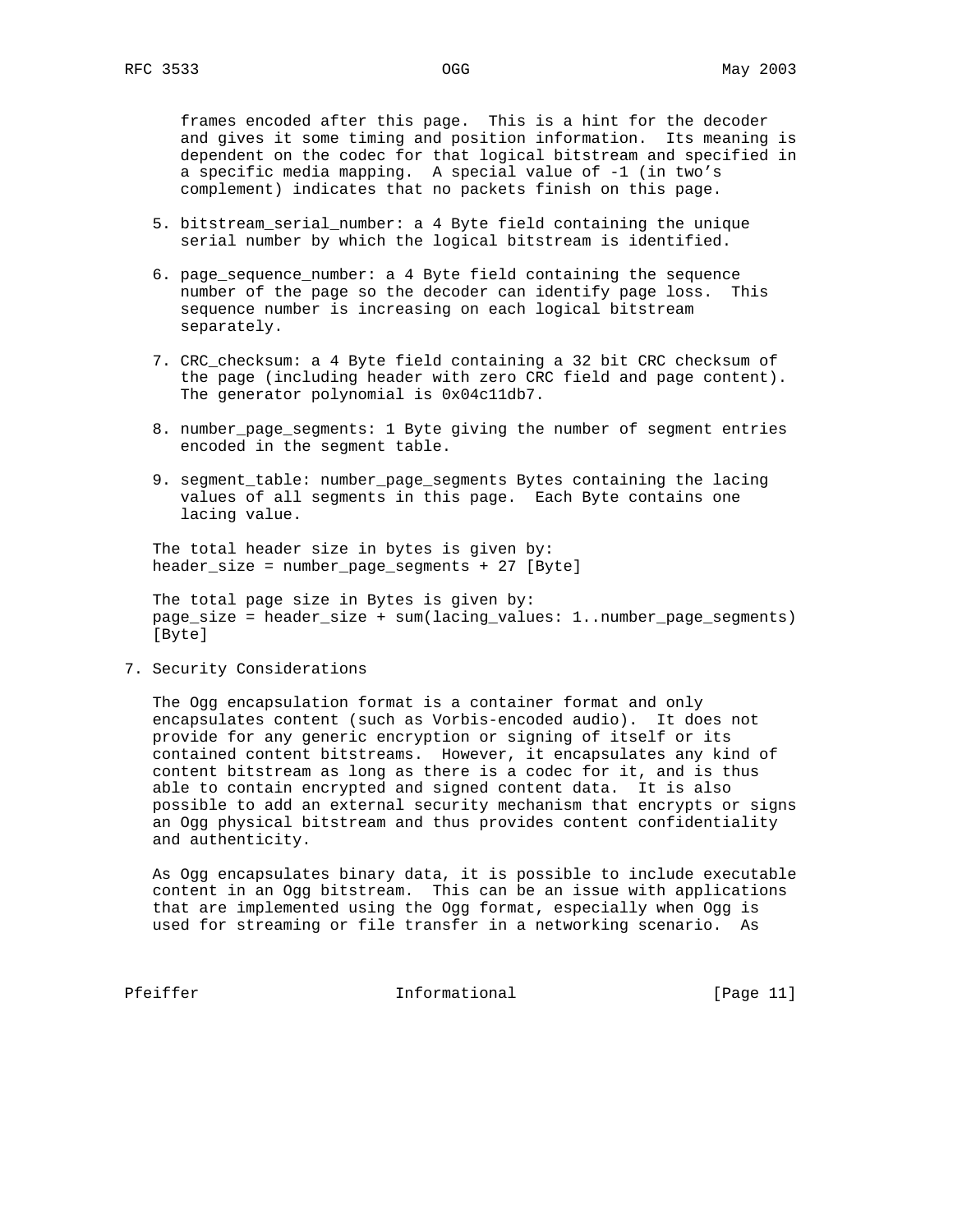such, Ogg does not pose a threat there. However, an application decoding Ogg and its encapsulated content bitstreams has to ensure correct handling of manipulated bitstreams, of buffer overflows and the like.

- 8. References
	- [1] Walleij, L., "The application/ogg Media Type", RFC 3534, May 2003.
	- [2] Bradner, S., "Key words for use in RFCs to Indicate Requirement Levels", BCP 14, RFC 2119, March 1997.

Pfeiffer **Informational** [Page 12]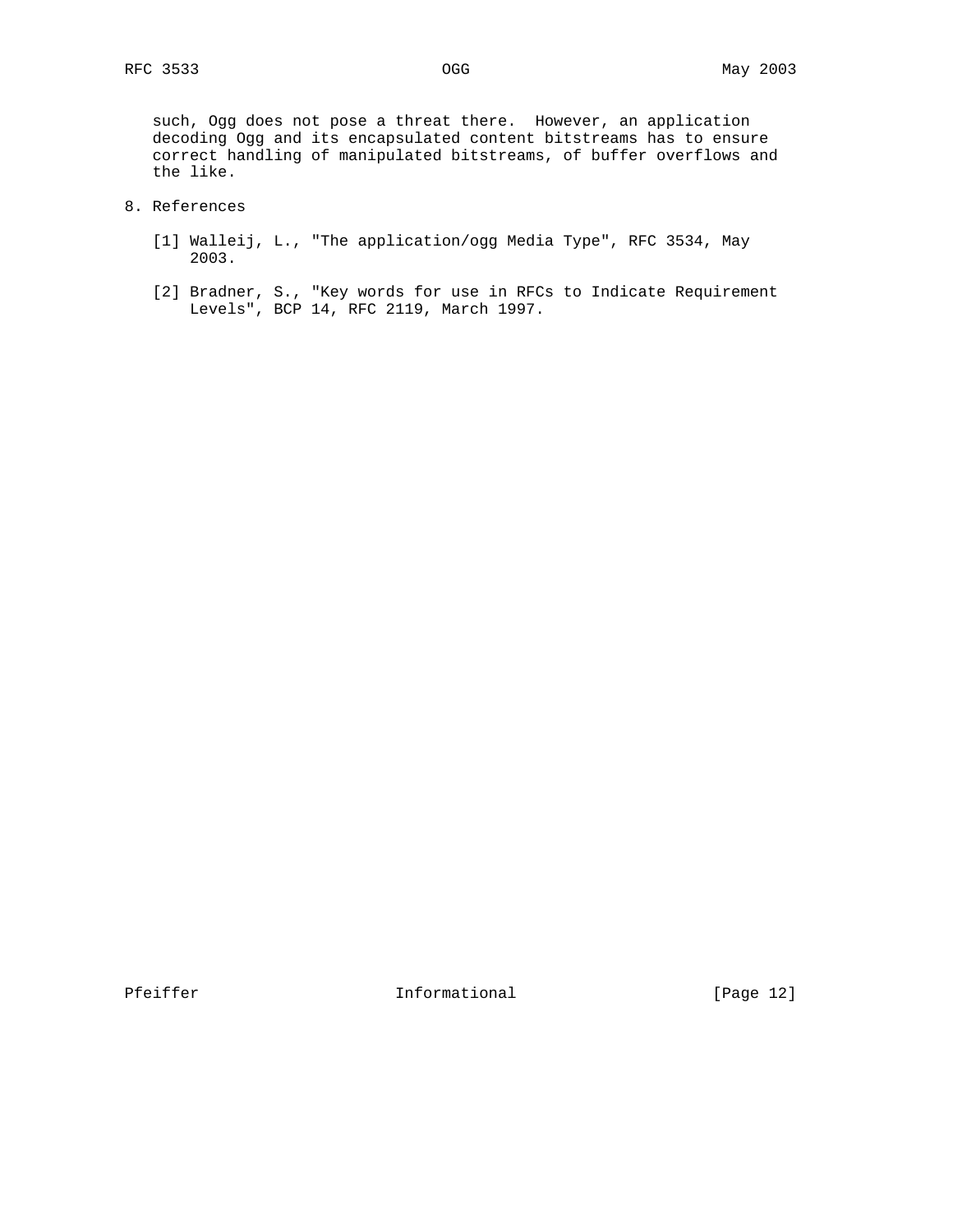Appendix A. Glossary of terms and abbreviations

- bos page: The initial page (beginning of stream) of a logical bitstream which contains information to identify the codec type and other decoding-relevant information.
- chaining (or sequential multiplexing): Concatenation of two or more complete physical Ogg bitstreams.

eos page: The final page (end of stream) of a logical bitstream.

- granule position: An increasing position number for a specific logical bitstream stored in the page header. Its meaning is dependent on the codec for that logical bitstream and specified in a specific media mapping.
- grouping (or concurrent multiplexing): Interleaving of pages of several logical bitstreams into one complete physical Ogg bitstream under the restriction that all bos pages of all grouped logical bitstreams MUST appear before any data pages.
- lacing value: An entry in the segment table of a page header representing the size of the related segment.
- logical bitstream: A sequence of bits being the result of an encoded media stream.
- media mapping: A specific use of the Ogg encapsulation format together with a specific (set of) codec(s).
- (Ogg) packet: A subpart of a logical bitstream that is created by the encoder for that bitstream and represents a meaningful entity for the encoder, but only a sequence of bits to the Ogg encapsulation.
- (Ogg) page: A physical bitstream consists of a sequence of Ogg pages containing data of one logical bitstream only. It usually contains a group of contiguous segments of one packet only, but sometimes packets are too large and need to be split over several pages.
- physical (Ogg) bitstream: The sequence of bits resulting from an Ogg encapsulation of one or several logical bitstreams. It consists of a sequence of pages from the logical bitstreams with the restriction that the pages of one logical bitstream MUST come in their correct temporal order.

Pfeiffer **Informational** [Page 13]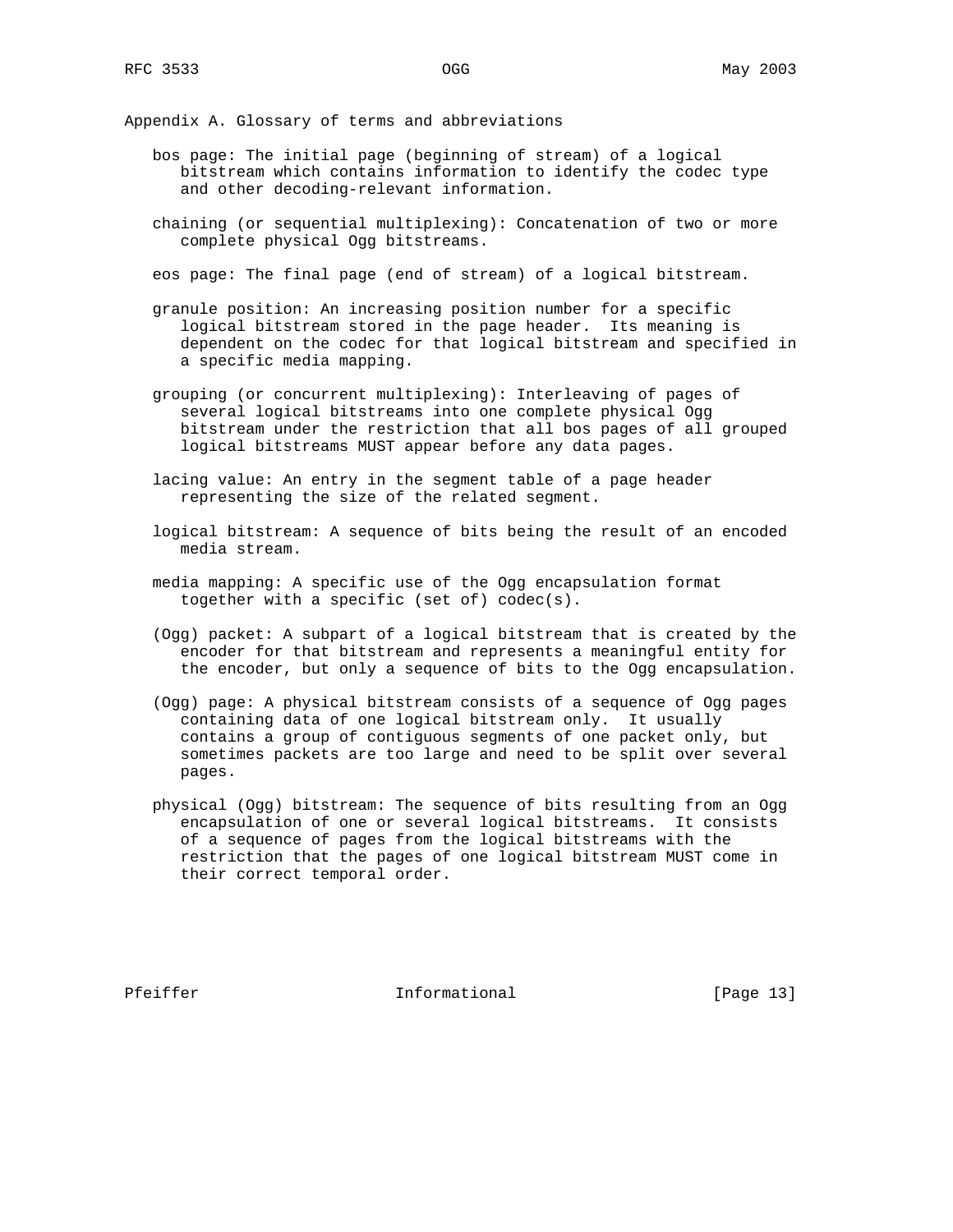(Ogg) segment: The Ogg encapsulation process splits each packet into chunks of 255 bytes plus a last fractional chunk of less than 255 bytes. These chunks are called segments.

Appendix B. Acknowledgements

 The author gratefully acknowledges the work that Christopher Montgomery and the Xiph.Org foundation have done in defining the Ogg multimedia project and as part of it the open file format described in this document. The author hopes that providing this document to the Internet community will help in promoting the Ogg multimedia project at http://www.xiph.org/. Many thanks also for the many technical and typo corrections that C. Montgomery and the Ogg community provided as feedback to this RFC.

Author's Address

 Silvia Pfeiffer CSIRO, Australia Locked Bag 17 North Ryde, NSW 2113 Australia

 Phone: +61 2 9325 3141 EMail: Silvia.Pfeiffer@csiro.au URI: http://www.cmis.csiro.au/Silvia.Pfeiffer/

Pfeiffer **Informational** [Page 14]